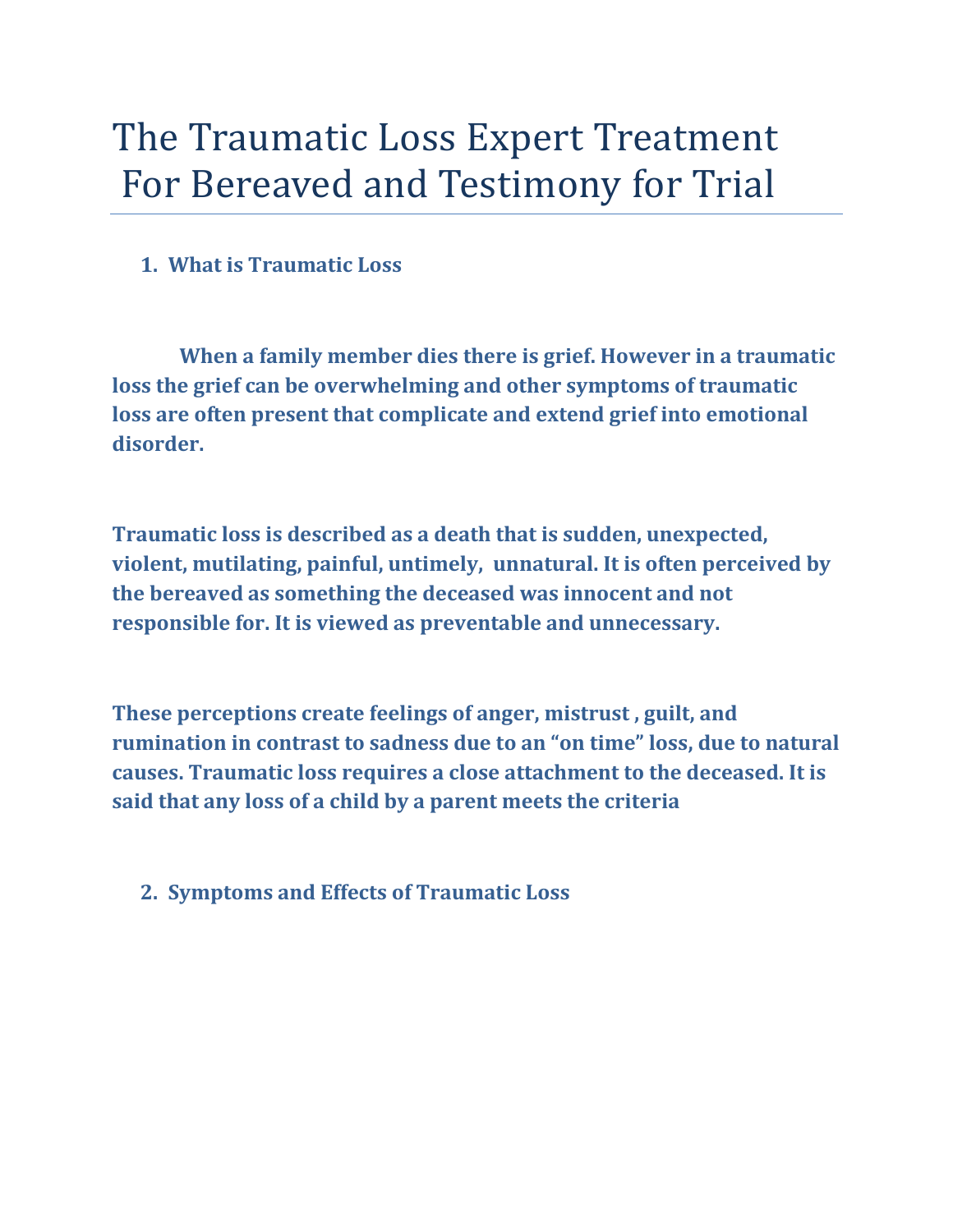**The emotional symptoms of traumatic loss can be depression shown by irritability, sadness, boredom, lack of motivation, inability to initiate activities and emotional withdrawal. Other symptoms are anger, despair, anxiety, panic attacks worry about loss of others, and loss of meaning in life.**

**There are also Cognitive symptoms. Some are part of the Posttraumatic stress component of traumatic loss. These include memory impairment, difficulty focusing and concentrating, distractibility and inattentiveness.**

**Somatic symptoms may also be present. These include sleep problems, disturbing dreams, nervous stomach, nausea, vomiting , crying spells and loss of sexual desire.**

**The effect on relationships with others due to these symptoms can cause evident further destruction of self. Long term effects are significant. Even after decades have passed , most parents have memories and conversations about their lost loved ones that made them upset or sad.**

**Each missed milestone, weddings, graduations, birthdays, holidays will bear a bittersweet reminder of the fact that the deceased is no longer here to participate. Although some recovery is possible, there is rarely a complete resolution of the symptoms.**

**When one mother was asked what she missed most about the loss of her son she said, "Talking to him, not seeing touching or hearing him. I lost a piece of my life.'**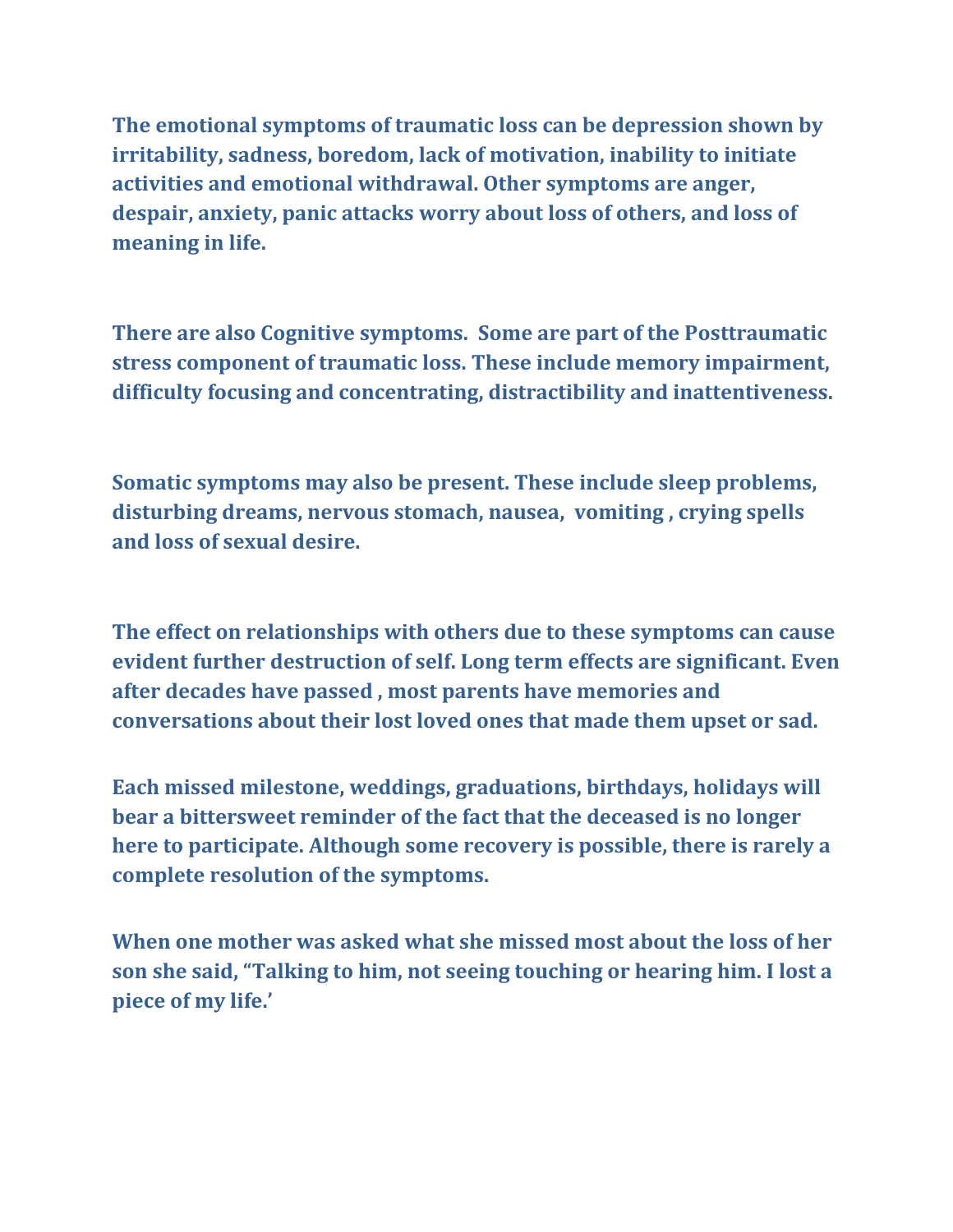**3 Treatment of Traumatic Loss**

**Although some of the current treatment for posttraumatic stress disorder can be used, treatment regiments should have certain guiding principles applicable to traumatic loss.**

**A few of the underlying guidelines are:**

- **Find a psychologist well versed in traumatic loss treatment,**
- **The therapist should orient the mourner to treatment**
- **Provide the mourner with permission to mourn**
- **Promote social support such as survivor groups**
- **Ensure the mourner has appropriate medical evaluation**
- **Do not just accept the surface**
- **Work to enable acceptance of death**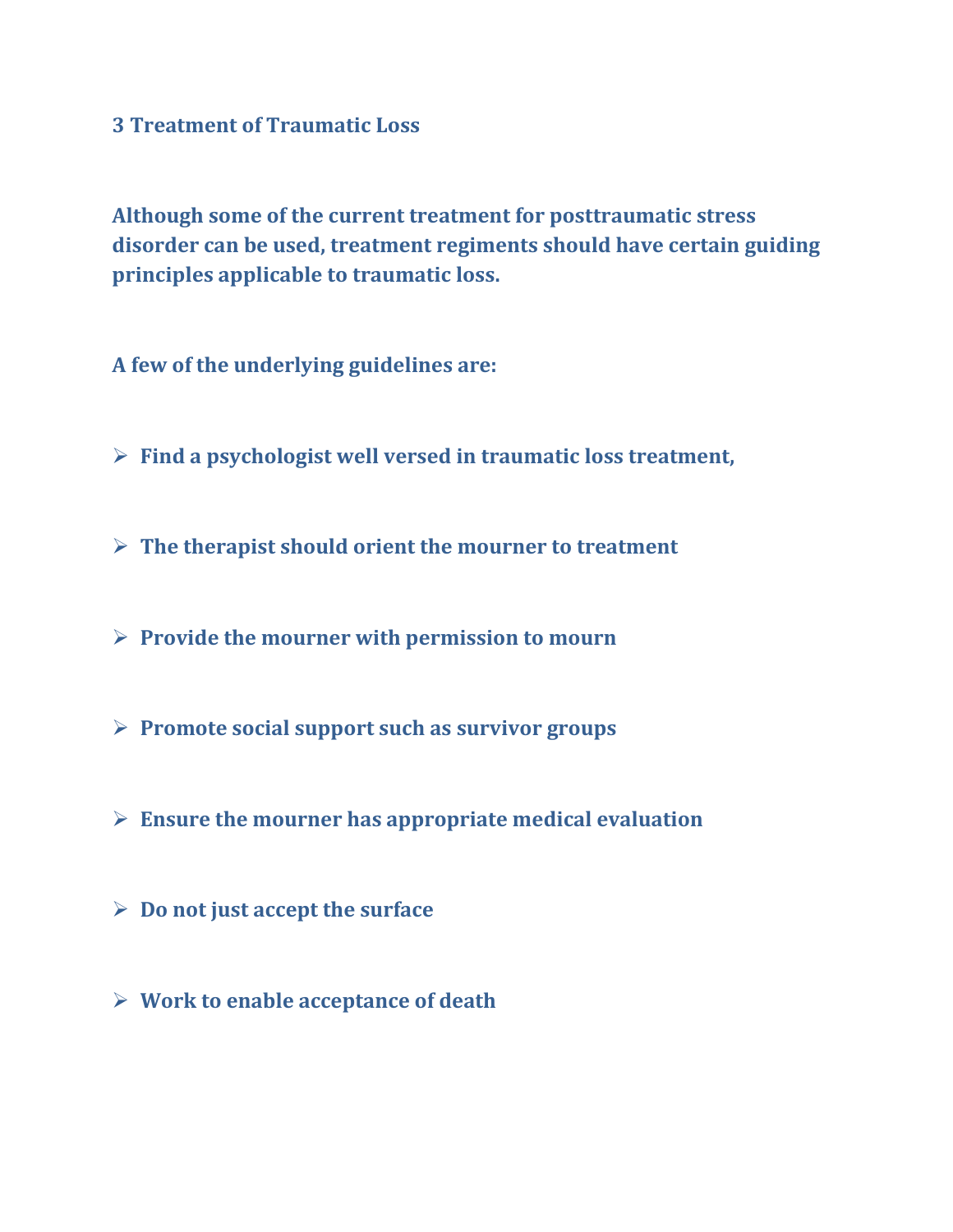- **Identify any unfinished business with the deceased and discover ways to create closure**
- **Work through all of the feelings aroused by the loss**

**This list is not exhaustive by any means.**

**4. Testimony of a Traumatic loss expert**

**The many facets of the mourner's life are not readily seen by an attorney. Maybe it's too painful. Maybe it's just not our expertise. But if you want the jury to really see the total devastating effect that a traumatic loss has on a loved one a traumatic loss expert can tell the effect in human and clinical terms.**

**They will document their findings with testing and peer reviewed literature.**

**5. Pursue Help Please**

**If you have suffered a traumatic loss please know this is a lawyer's limited point of view and knowledge.** 

**Please know that there is help that can decrease some of your symptoms.. I urge you to seek an evaluation with a traumatic loss expert. Life will never be the same again. The loved one you lost wants you to heal and have a life of meaning.**